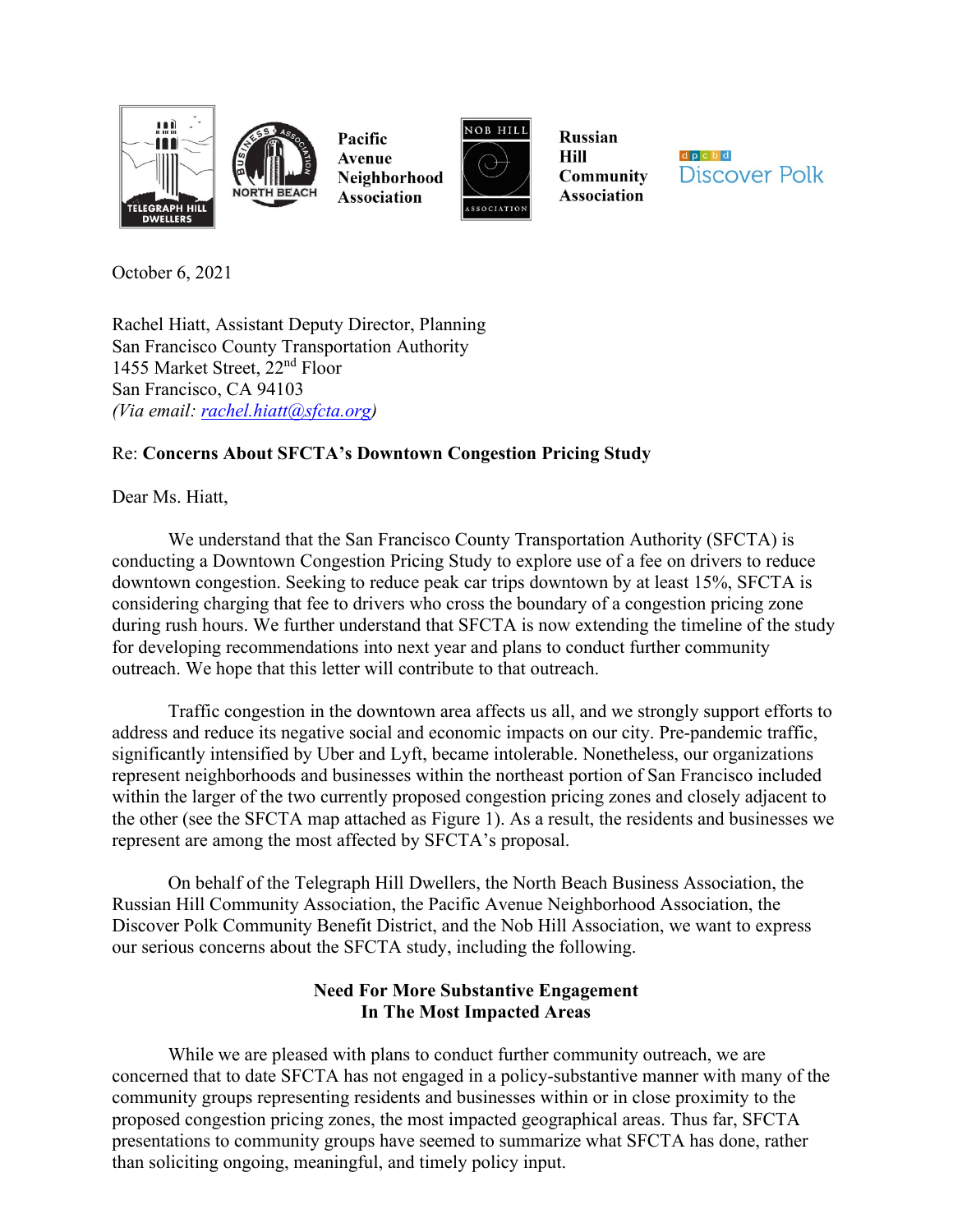To provide ongoing guidance to the study, SFCTA established a Policy Advisory Committee. Of the 34 current member organizations, only one is based north of Broadway and just three are north of Pine Street. None of the members represents residents or businesses in North Beach, Telegraph Hill, or the northeast waterfront, including Fisherman's Wharf. Only one is based on Russian Hill. This means that, through all of the work done thus far, many of the most impacted people and businesses have been among the least represented on this policy guidance body.

*RECOMMENDATION: We urge SFCTA to engage more substantively and interactively with those who would be most affected by the implementation of congestion pricing.*

## **Residents And Businesses Unaware Of Large Financial Impacts**

We are concerned that most residents and businesses are unaware of the potentially large financial impact that congestion pricing would have on their everyday lives. While we understand that SFCTA is considering low income and other discounts, at the full \$6.50 per trip currently being considered, a vehicle traveling through the congestion pricing zone 5 days per week for 50 weeks per year would pay \$1,625 per year (=\$6.50 x 5 days/week x 50 weeks/year) or \$135 per month.

According to SFCTA, approximately 280,000 people drive to work downtown during rush hour. At \$6.50 per trip, congestion pricing fees could total nearly *half a billion dollars* each and every year. Even allowing for the discounted prices under consideration by SFCTA for moderate, low, and very low-income families, congestion pricing fees still would total *hundreds of millions of dollars* a year.

Notwithstanding further discounts and changes in commuter behavior, whatever the final total will be, it seems clear that the financial impact of congestion pricing on residents and businesses would be significant.

*RECOMMENDATION: We urge SFCTA to more fully quantify and publicize these fees and costs.*

## **Major Impacts On Residents and Businesses Within And Near The Congestion Pricing Zone**

We are concerned that congestion pricing would have major financial and personal impacts on residents and businesses without commensurate benefits to offset those impacts. Congestion pricing could well cause a range of unintended consequences, almost certainly interfering with daily life for many. For those living within the congestion pricing zone and working outside it, the meter would be running, even if they do not contribute to downtown congestion. Moreover, even crossing a zone boundary during rush hour for ordinary errands, such as doctor appointments, shopping, or taking children to school, would incur a fee.

Congestion pricing fees would also impact businesses located in the congestion pricing zone. People make choices. If customers from outside the zone were to find that patronizing a business within the zone would trigger a congestion pricing fee, they might well avoid that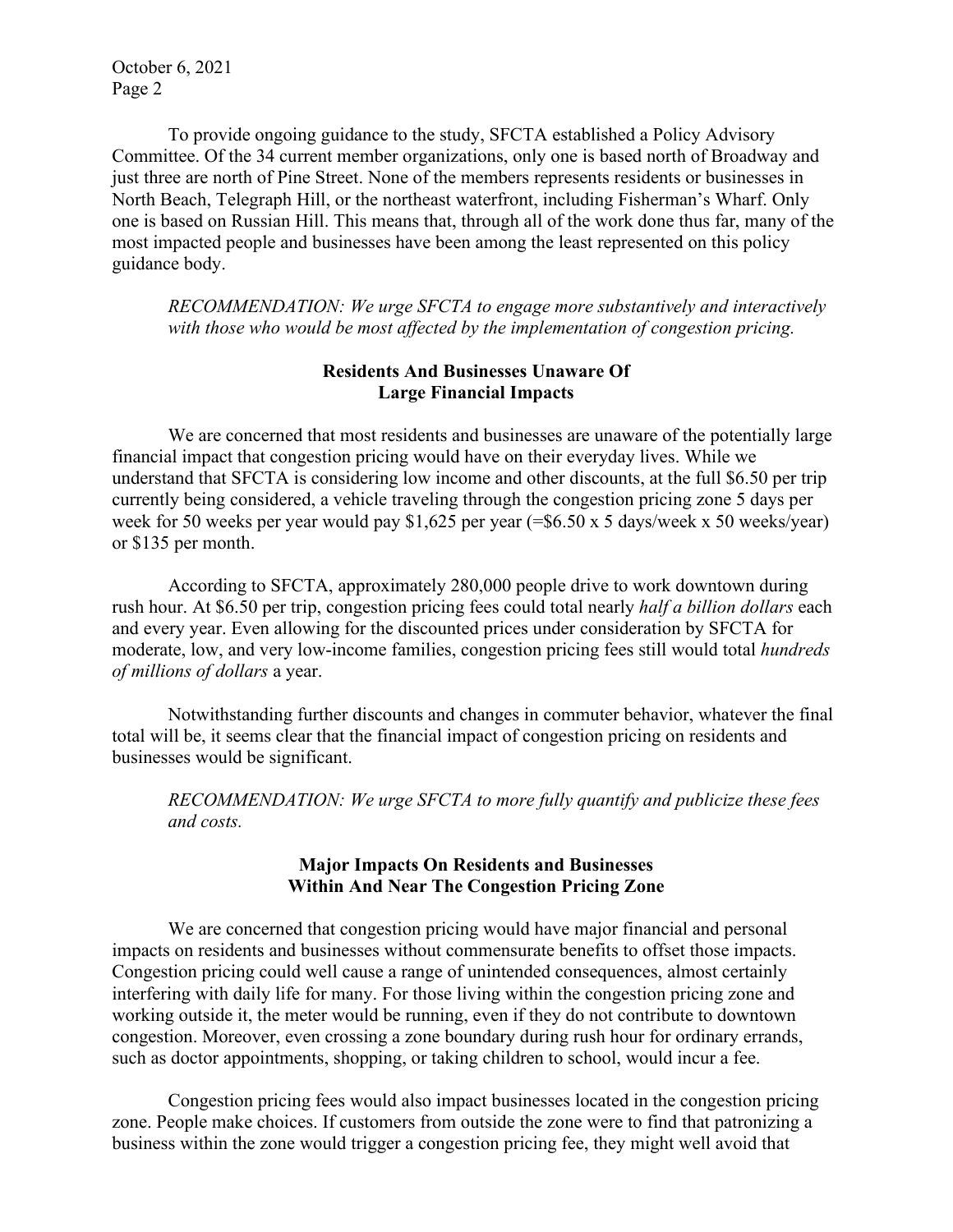business. Similarly, congestion pricing fees could discourage working in the zone, making it more difficult for businesses within or in close proximity to the zone to attract employees.

Costs to residents and businesses are already high, and congestion fees would be new expenses, over and above the current cost of living. The benefits to residents and businesses of being included within the congestion pricing zone are unclear, and the extent to which any benefits offset the new fees needs to be demonstrated.

*RECOMMENDATION: We urge SFCTA to provide an updated (post-pandemic, post-Uber/Lyft) cost-benefit comparison for public discussion and comment.*

#### **Fee Revenue and Expenditure Plans Needed**

SFCTA says that the Downtown Congestion Pricing Study will "include an estimate of how much revenue will be generated and a proposed investment plan for how the money will be spent." We are not aware that such a study, including its promised investment plan, has been produced. According to SFCTA, the investment plan "will be vetted through a robust community engagement process and Policy Advisory Committee." As noted above, many community and business groups are not members of that committee.

We are also unaware of any current analysis or comparison of congestion pricing costs and benefits. Financial analysis of congestion pricing was published in 2010, more than ten years ago, pre-pandemic and pre-Uber/Lyft. We strongly urge that appropriate current (post-pandemic, post-Uber/Lyft) financial, expenditure, and cost-benefit analyses be published to demonstrate how the large cumulative cost of congestion pricing fees would be offset by equal or greater benefits to the community.

For a range of congestion pricing plans, SFCTA should provide comparison charts showing estimated revenue and expenditure possibilities for post-pandemic conditions. The costs and benefits of such plans should be analyzed and the results made available for public discussion and comment, particularly by those most affected, including those living or doing business in northeastern neighborhoods.

The cost-benefit analysis should include a plan containing such measures as reduction or elimination of MUNI or BART fares in order to encourage travel by bus or subway into and out of the zone, as well as major improvements to make transit services a viable alternative. Also, the range of relative differences between MUNI/BART fares and congestion pricing fees should be analyzed to gauge relative impacts on traffic congestion and transit enhancements.

In addition, the use of other planning tools to reduce traffic congestion and greenhouse gas emissions should be considered, either in tandem with congestion pricing or in place of it. These should include such measures as carpooling, penalties for single-occupant vehicles, fee increases for transportation network companies, higher parking garage rates, telecommuting, flexible work hours, car-free zones, and technology-based traffic management.

*RECOMMENDATION: We urge SFCTA to present for public discussion and comment updated fee revenue and expenditure plans, as well as a plan to restore and improve transit services and to implement other congestion management tools.*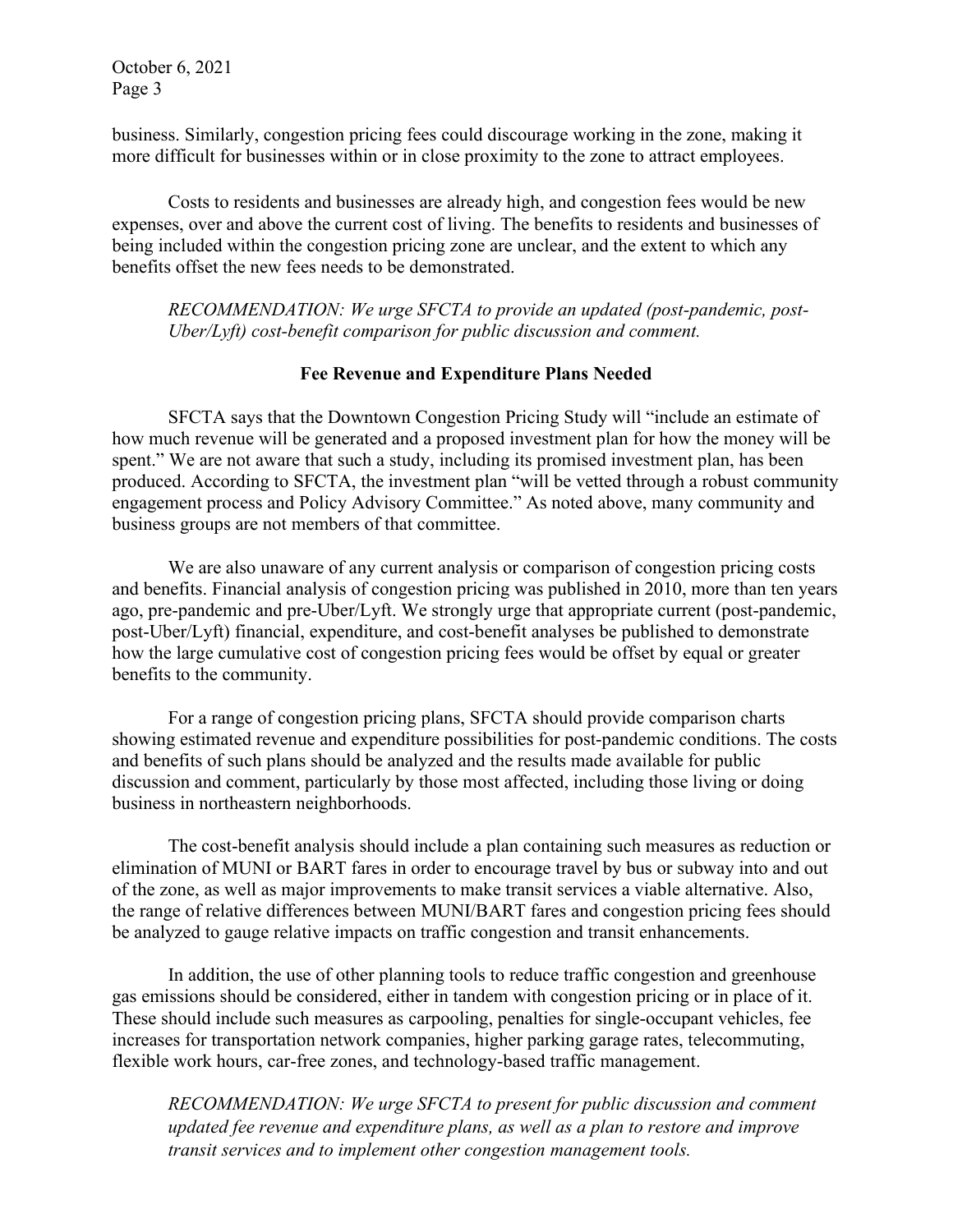#### **Intrusion On Privacy**

A congestion pricing fee program will require extensive photographic surveillance and tracking of millions of daily movements of hundreds of thousands of people. The more than 280,000 people that SFCTA estimates travel downtown during rush hour would generate many millions of hourly location-interaction data points. In addition, data points would be generated by residents within a congestion pricing zone who leave and/or re-enter the zone for any reason during rush hour.

Moreover, the pricing structure as currently proposed is complex, varying according to income levels, and may also consider whether a person lives within the zone or whether one pays a bridge toll. Those claiming low-income discounts could be required to divulge private income information. All of these would intrude on the personal privacy of many San Franciscans and others.

*RECOMMENDATION: We urge SFCTA to avoid data collection policies that could become an intrusion on people's personal privacy.*

 $*$  \*  $*$  \*

We look forward to discussing our recommendations with you. And, as organizations representing residents and businesses within or near the proposed congestion pricing zones, we stand ready to work with SFCTA regarding its study and recommendations.

Sincerely,

Telegraph Hill Dwellers

North Beach Business Association

Russian Hill Community Association

Pacific Avenue Neighborhood Association

Discover Polk Community Benefit District

Nob Hill Association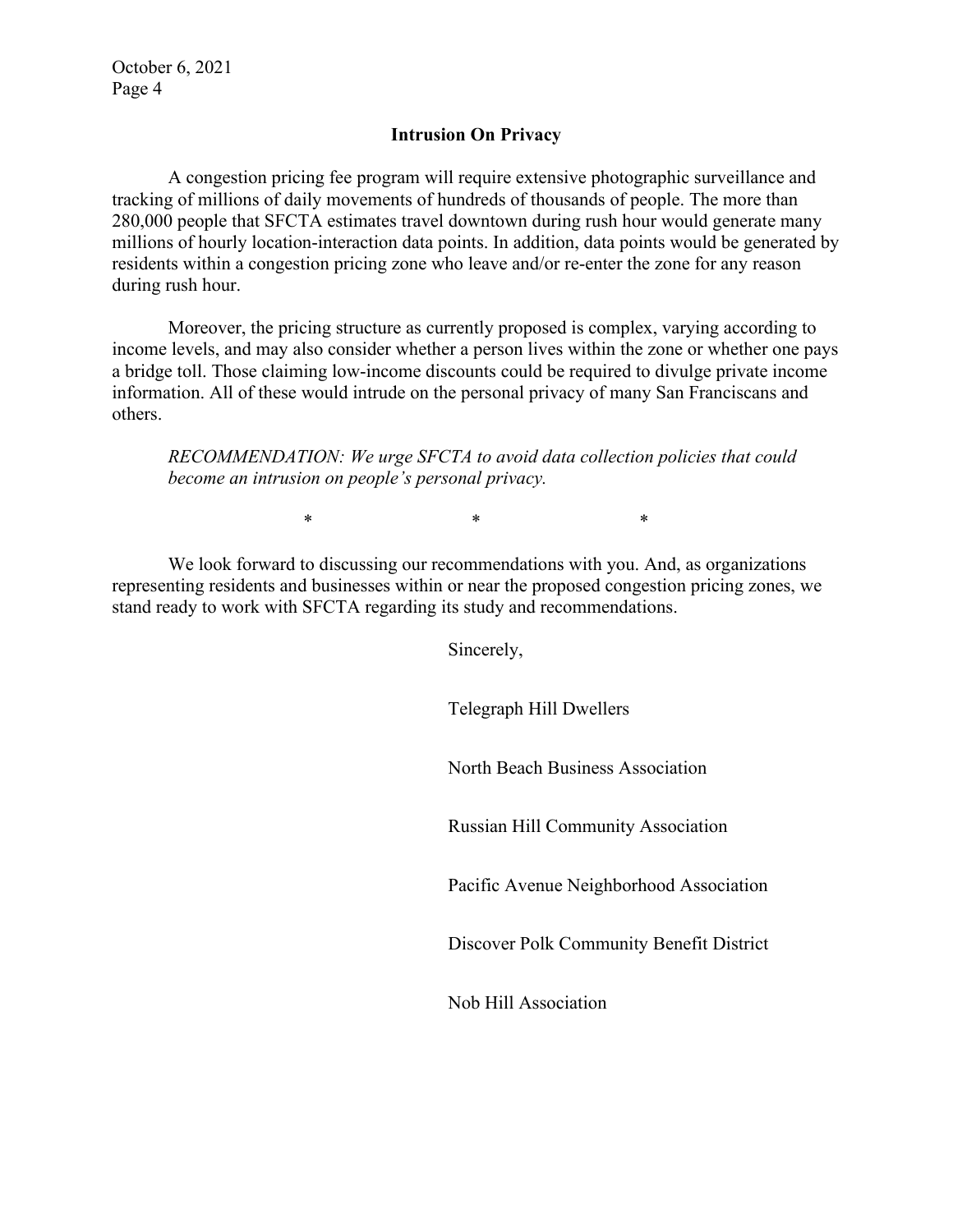cc: Tilly Chang, Executive Director, SFCTA [info@sfcta.org](mailto:info@sfcta.org) Members of the Board, SFCTA

> Supervisor Rafael Mandelman (Chair) [MandelmanStaff@sfgov.org](mailto:MandelmanStaff@sfgov.org) Supervisor Aaron Peskin (Vice Chair) [Aaron.Peskin@sfgov.org](mailto:Aaron.Peskin@sfgov.org) Supervisor Connie Chan (Member) [ChanStaff@sfgov.org](mailto:ChanStaff@sfgov.org) Supervisor Matt Haney (Member) [Matt.Haney@sfgov.org](mailto:Matt.Haney@sfgov.org) Supervisor Gordon Mar (Member) [Gordon.Mar@sfgov.org](mailto:Gordon.Mar@sfgov.org) Supervisor Myrna Melgar (Member) [MelgarStaff@sfgov.org](mailto:MelgarStaff@sfgov.org) Supervisor Dean Preston (Member) [Dean.Preston@sfgov.org](mailto:Dean.Preston@sfgov.org) Supervisor Hillary Ronen (Member) [Hillary.Ronen@sfgov.org](mailto:Hillary.Ronen@sfgov.org) Supervisor Ahsha Safai (Member) [Ahsha.Safai@sfgov.org](mailto:Ahsha.Safai@sfgov.org) Supervisor Catherine Stefani (Member) [Catherine.Stefani@sfgov.org](mailto:Catherine.Stefani@sfgov.org) Supervisor Shamann Walton (Member) [Shamann.Walton@sfgov.org](mailto:Shamann.Walton@sfgov.org)